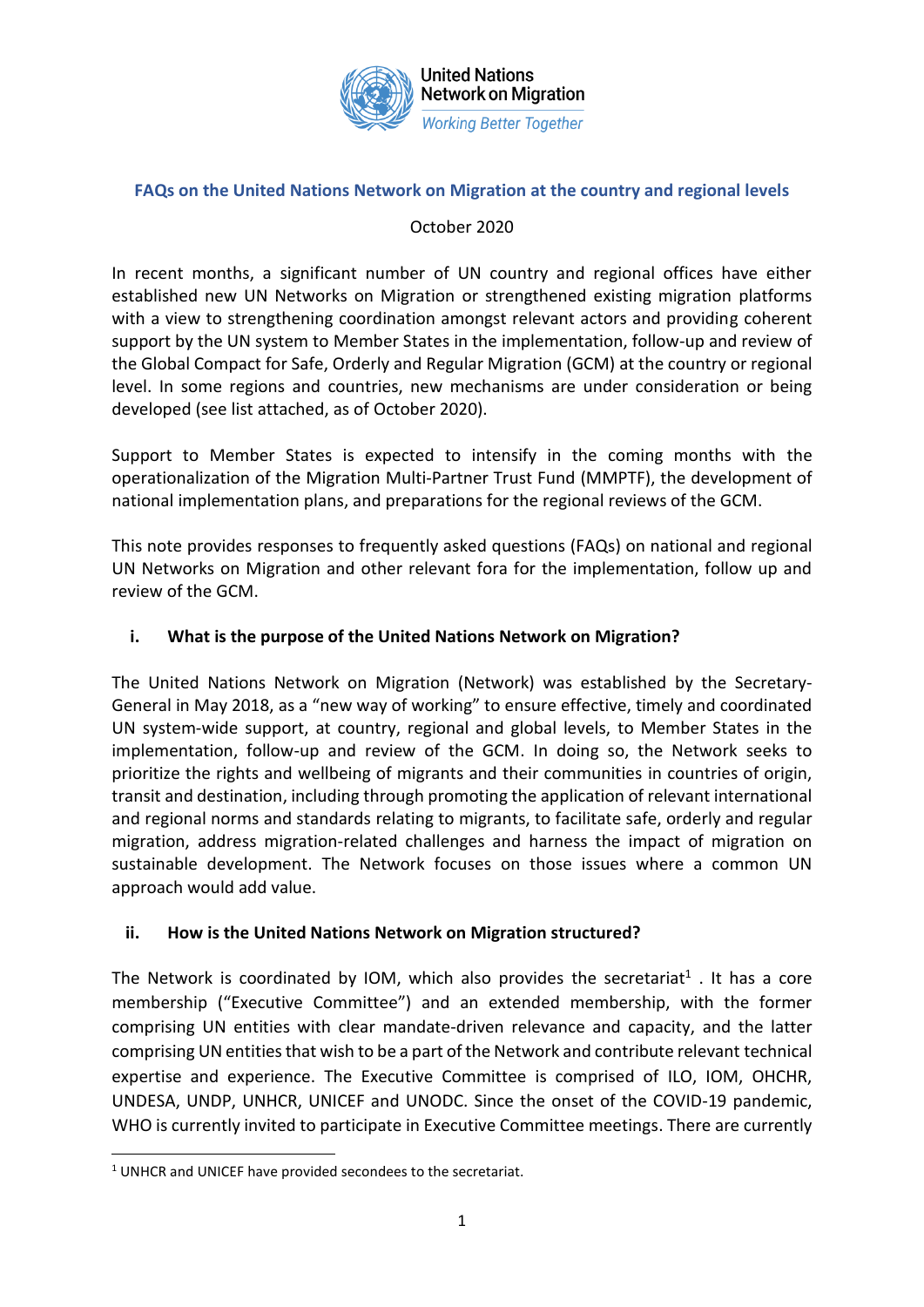39 UN system entities in the core and extended membership of the Network (see list attached).

### **iii. What are the Network's priorities at the global level?**

Currently, the Network is implementing its inaugural workplan (see attached) focusing on a number of core and thematic priorities. Core priorities include, among others, the provision of support to the GCM regional reviews, scheduled to begin in 2020<sup>2</sup>; empowerment of UNCTs to support national governments in implementing the GCM; preparation of the Secretary-General's first biennial report on the status of GCM implementation; and the development of a Global Knowledge Platform and Connection Hub.

Current thematic priorities are based on GCM objectives on which the UN system can contribute and are:

- i enhancing national capacities in data collection, analysis and dissemination;
- ii promoting alternatives to immigration detention;
- iii strengthening Member States' capacities to expand regular pathways for admission and stay on compassionate, humanitarian and human rights grounds;
- iv enhancing pathways for regular migration to facilitate decent work and labour mobility;
- v ensuring returns are safe and dignified and reintegration is sustainable;
- vi improving migrants' safe and effective access to services.

Specific workstreams have been identified to support the operational rollout of the GCM from a thematic perspective.

These may change and additional workstreams added over time, as targets are reached and priorities evolve.

The Network promotes the integration of the 10 guiding principles of the GCM in its work. Recalling the whole-of-society approach of the GCM, meaningful engagement of all relevant stakeholders cited in the GCM<sup>3</sup> is a priority across the workplan.

The Network website contains information on the work of the Network, including in response to the COVID-19 pandemic.<sup>4</sup>

For some of the workstreams, working groups have been established that are open to all Network members, as well as relevant stakeholders as listed in the GCM. <sup>5</sup> The working groups

<sup>2</sup> General Assembly resolution 73/326

<sup>3</sup> [https://migrationnetwork.un.org/sites/default/files/docs/gcm-n1845199.pdf,](https://migrationnetwork.un.org/sites/default/files/docs/gcm-n1845199.pdf) paragraph 15(j)

<sup>4</sup> https://www.migrationnetwork.un.org

<sup>5</sup> Core Working Groups include: Knowledge Platform and Connection Hub, Stronger UN System for GCM Implementation, GCM National Implementation Plans; Thematic Working Groups include: Data, Alternatives to Detention, Regular Pathways for Migrants in Vulnerable Situations, Bilateral Labour Migration Agreements (BLMA), Returns and Reintegration, Access to Services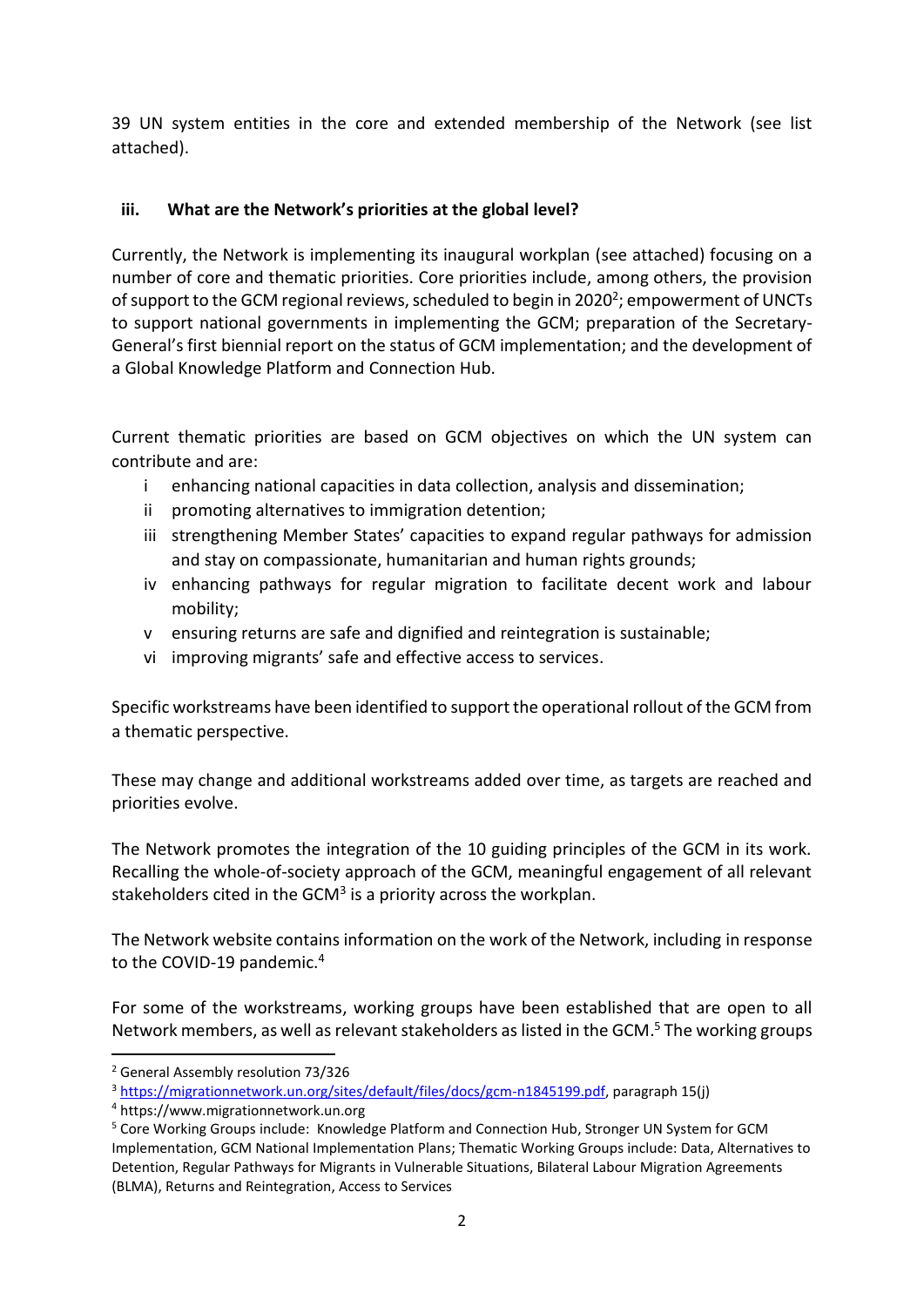develop tools, data and information, analysis and guidance to support governments and partners in the operational roll-out of the GCM. Through the provision of best practices, working groups support GCM implementation, drawing on expertise and experience of coleads and members and in coordination with relevant authorities, stakeholders and UN actors at country, regional and global level.

**Champion countries ('Champions')** are Member States that expressed interest in providing active support in promoting the implementation of the GCM in a number of ways, including, where relevant, in participating in piloting of activities envisioned in the Network's workplan. The current list comprises: **Asia/Pacific** (Bangladesh, Indonesia, Thailand, Philippines, Nepal); **East Africa** (Ethiopia); **Latin America and the Caribbean** (El Salvador, Mexico); **Middle East and North Africa** (Morocco); **West Africa** (Ghana, Guinea Bissau, Senegal); **Western Europe and Others Group** (Canada, Portugal).

In identifying Champions, the Network applies the following criteria:

- Geographical balance
- Respect for the GCM 360-degree vision
- Commitment of the host government
- Existence of a UN Migration Network or similar UN coordination mechanism
- Support of the UN Resident Coordinator
- Compatibility with other processes (Common Country Assessments, United Nations Sustainable Development Cooperation Frameworks, Universal Periodic Review)

Member States should be encouraged to join this initiative (see attached note for details).

#### **iv. How does the Network support coordination on migration at regional and national levels?**

Effective coordination on migration at regional and national levels is critical to provide effective, timely and coordinated support to Member States in the implementation, followup and review of the GCM, with the engagement of relevant stakeholders.

To avoid duplication of efforts and strengthen synergies, **existing migration-related UN fora at the country or regional level** are encouraged to adapt their terms of reference (ToRs) and working arrangements in line with the global TORs of the Network. This process should be conducted with the agreement of all entities involved as well as in consultation with Executive Committee members and the Coordinator of the Network.

Where **new UN Networks on Migration are established**, the Network's global ToRs provide guidance on its mission, objectives, working principles, membership and structure, and decision-making (by consensus), helping to ensure a coherent approach at global, regional and country levels.

In situations where **UN Issue-Based Coalitions (IBCs)** take on support for GCM implementation, follow-up and review at the regional level, alignment with the Network's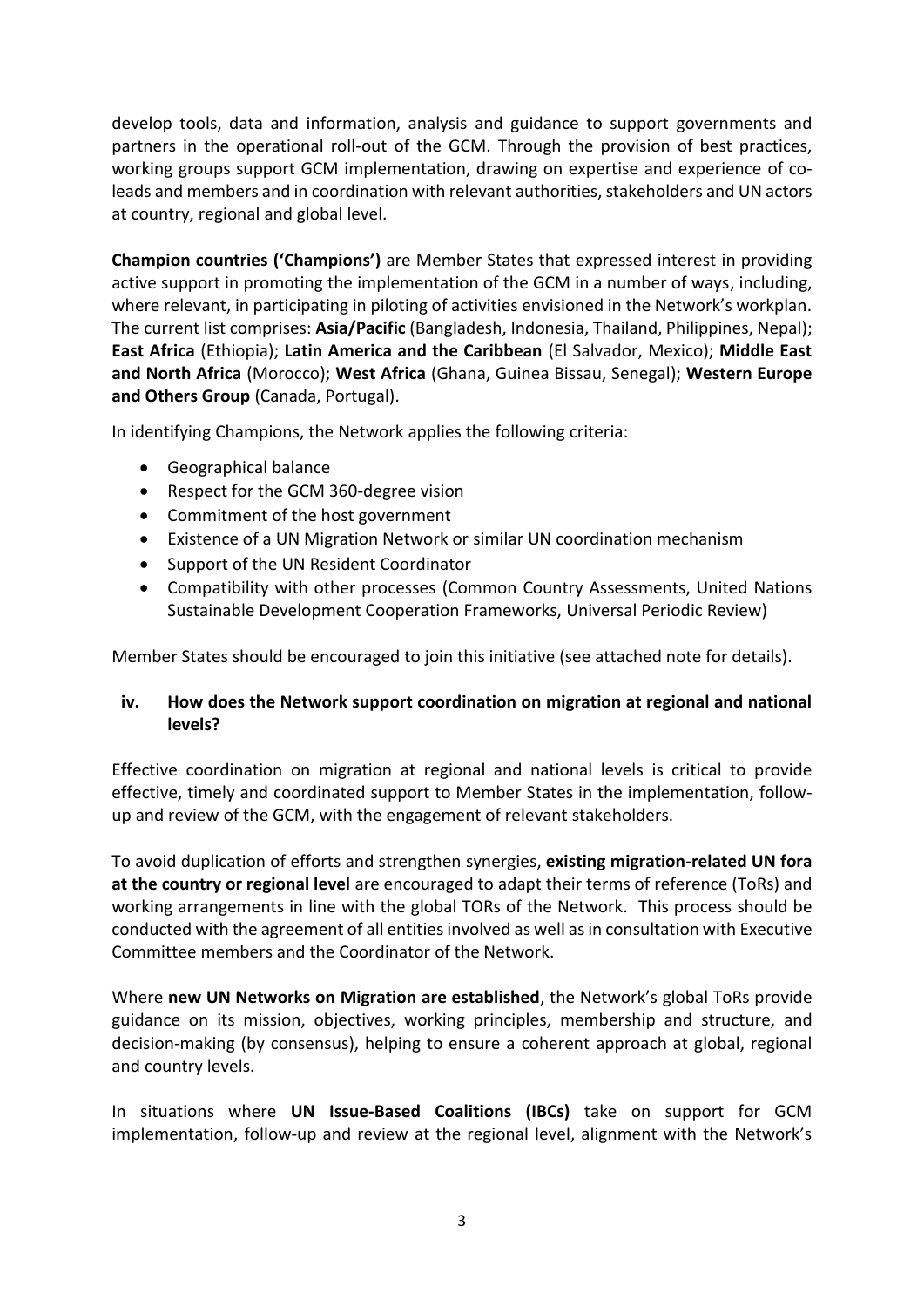TORs and close liaison with the Network is important to ensure a coherent approach and inclusion of all relevant UN system entities as well as engagement of non-UN stakeholders. 6

# **v. What is the role of the Network in supporting the regional reviews of the GCM?**

In the GCM, the General Assembly invited relevant sub-regional, regional and cross-regional processes, platforms and organizations, including the UN Regional Economic Commissions and regional consultative processes on migration, to review the implementation of the GCM within the respective regions, beginning in 2020, to effectively inform each edition of the international migration review forum (IMRF), with the participation of all relevant stakeholders (para 50).

Subsequently, in resolution 73/326 ("Format and organizational aspects of the international migration review forums"), the General Assembly:

- Requested the Director General of the International Organization for Migration (IOM), as Coordinator of the Network, to assist, upon the request of Member States, in the preparation and organization of regional reviews of the implementation of the GCM (para 9).
- Requested the Network, in preparation for the IMRF, to collect all<sup>7</sup> inputs submitted by Member States and other relevant stakeholders from local, national, regional and global levels and to develop, as part of the global knowledge platform, a dedicated website featuring these inputs to the IMRF (para 13).

As indicated in the workplan<sup>8</sup>, the Network provides support and guidance in the implementation, follow-up and review of the GCM, and promotes the involvement of all relevant stakeholders in line with the GCM vision and guiding principles (GCM paras 8-15).<sup>9</sup>

The Network developed a framework to assist Member States in the organization of regional reviews (see attached).

Inputs provided by Member States and stakeholders to the regional reviews process will be posted on regional webpages, developed by the Connection Hub and Knowledge platform.

## **vi. How can the Network support the implementation of the GCM in countries?**

Capacity-building measures on migration governance are key elements of the Network workplan. The Network's core workstream 2.1<sup>10</sup> focuses on bolstering the UN capacities at global, regional, national and local levels to support Member States in their implementation of the GCM, alongside core workstream 2.2 which focuses on support to Member States in

<sup>6</sup> Global Compact for Safe, Orderly and Regular Migration, A/RES/73/195, 11 January 2019 para.44 <sup>7</sup> Emphasis added.

<sup>8</sup> Available at [http://migrationnetwork.un.org/about/united-nations-network-migration-workplan.](http://migrationnetwork.un.org/about/united-nations-network-migration-workplan)

<sup>&</sup>lt;sup>9</sup> Including the GCM's 360-degree vision and guiding principles of: people-centered, international cooperation, national sovereignty, rule of law and due process, sustainable development, human rights, gender-responsive, child-sensitive. whole-of-government approach, whole-of-society approach (GCM para 15).

<sup>10</sup> <https://migrationnetwork.un.org/cwg-21-stronger-un-system-gcm-implementation>[.U on Migration .](https://migrationnetwork.un.org/sites/default/files/documents/final_nw_workplan.pdf)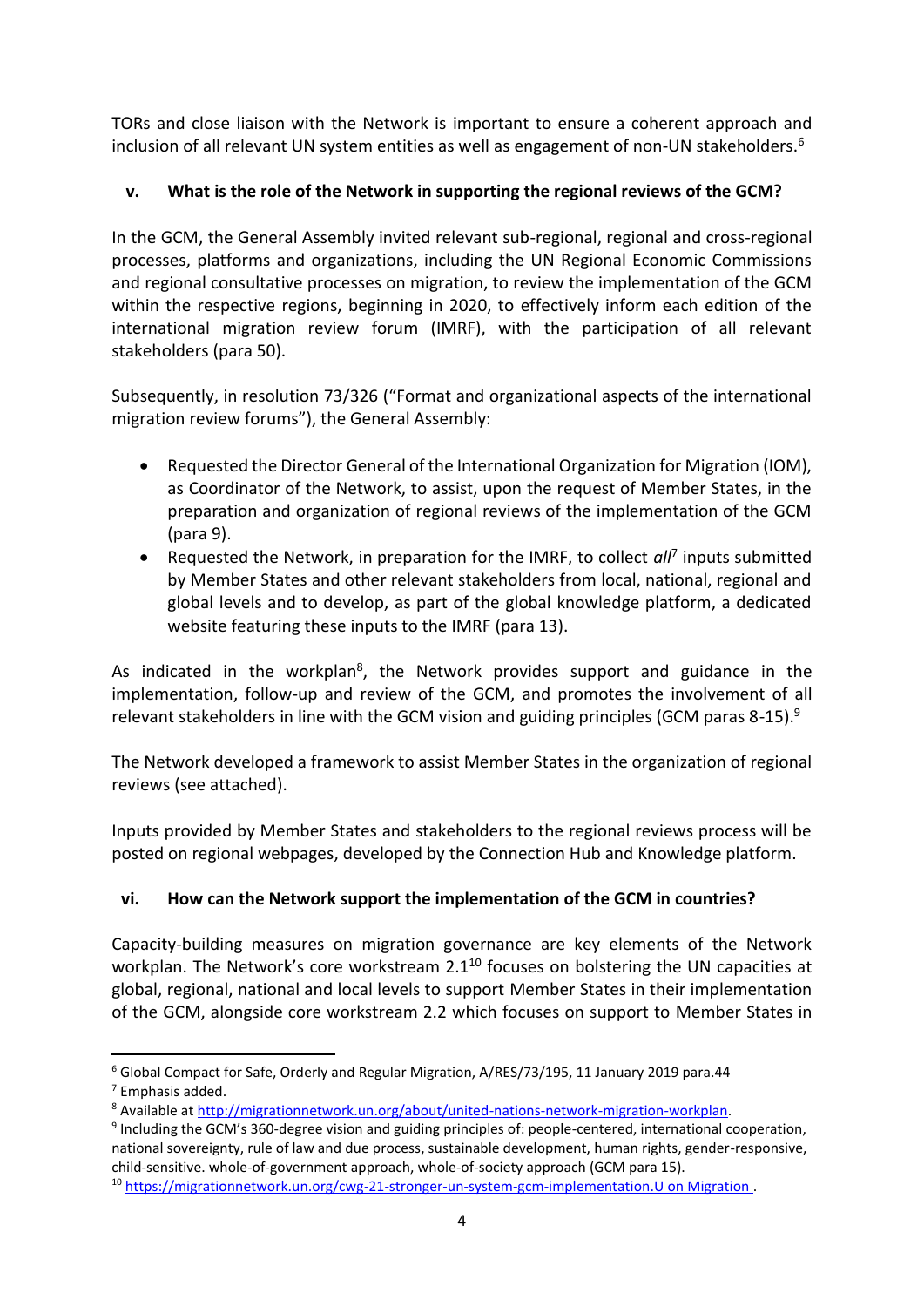developing national action plans on migration and other strategies to implement the GCM at the national level. Both workstreams are closely aligned with the UN development system reform process and the 2030 Agenda for Sustainable Development. Thematic workstreams – i.e. on Data, Alternatives to Detention, Regular Pathways for Migrants in Vulnerable Situations, Bilateral Labour Migration Agreements (BLMAs), Returns and Reintegration, and Access to Services -- support Member States in providing practical guidance and tools and strengthening their capacity in implementing specific GCM actionable objectives.

Member States, UNCTs and country-level Networks will be able to draw upon a range of support measures, including:

- **Support in the development of GCM national implementation plans**. Alternatively, the Network can advise on the mainstreaming of GCM objectives into existing national policies, action plans and synergies with SDG implementation.
- **Support in implementing specific GCM objectives.** Targeted technical and capacitybuilding support in accordance with national priorities and the GCM's 360-degree vision and through the activities of the Network's thematic areas.
- **Strengthened UN system coordination**. Support for UNCTs, national or regional UN Networks or other UN coordination structures involved in encouraging support for GCM implementation.
- **Strengthening engagement of stakeholders.** Support to ensure meaningful engagement of all relevant stakeholders cited in the GCM: civil society, migrant and diaspora organizations, faith-based organizations, local authorities and communities, the private sector, trade unions, parliamentarians, National Human Rights Institutions, the International Red Cross and Red Crescent Movement, academia, the media and other relevant stakeholders such as women, children and young people.
- **Knowledge management and information sharing.** The identification of good practices and lessons learnt from a wide range of stakeholders and across countries and regions through the GCM's Global Knowledge Platform and Connection Hub. Access to these experiences will help ensure that Member States can draw on relevant knowledge, experience and expertise to develop tailor-made GCM solutions.
- **Review and reporting.** Support the review and reporting on the implementation of the GCM, including as it relates to the 2030 Agenda for Sustainable Development, in the context of regional reviews of the GCM, the first IMRF to be held during the first half of 2022 as well as the regional reviews for the high-level political forum on sustainable development.
- **Pilot testing of relevant tools** developed by the Network's core and thematic working groups.

#### **Contact**

The Network, its Coordinator, Executive Committee and secretariat stand ready to provide further information and support to UN country and regional offices interested in supporting